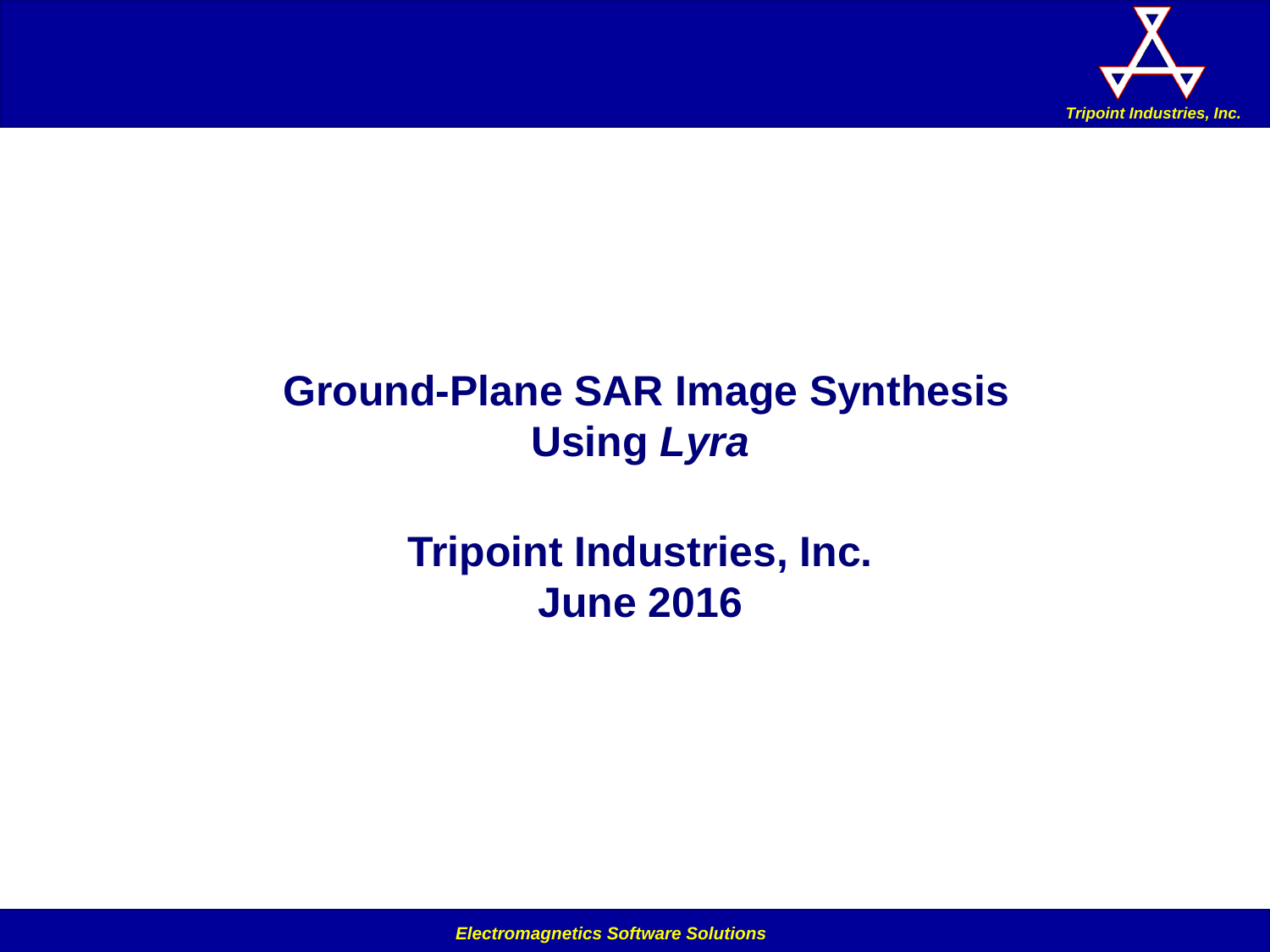### *Lyra* **Overview**



- *Lyra* **is a fast, synthetic SAR image generation tool**
- **Uses same high-frequency scattering algorithms as** *lucernhammer MT*
	- **Multi-threaded scattering and image calculations.**
- **Fast slant- and ground-plane SAR image generation via scattering centers and FFT-based convolution**
- **Supported outputs over elevation/azimuth angle and polarization**
	- **Complex-value SAR image**
	- **Ground-plane clutter mask**
		- **Shadowing function computed via ray tracer**
	- **Original Scattering Center Database**
		- **End-user can use to generate their own SAR images**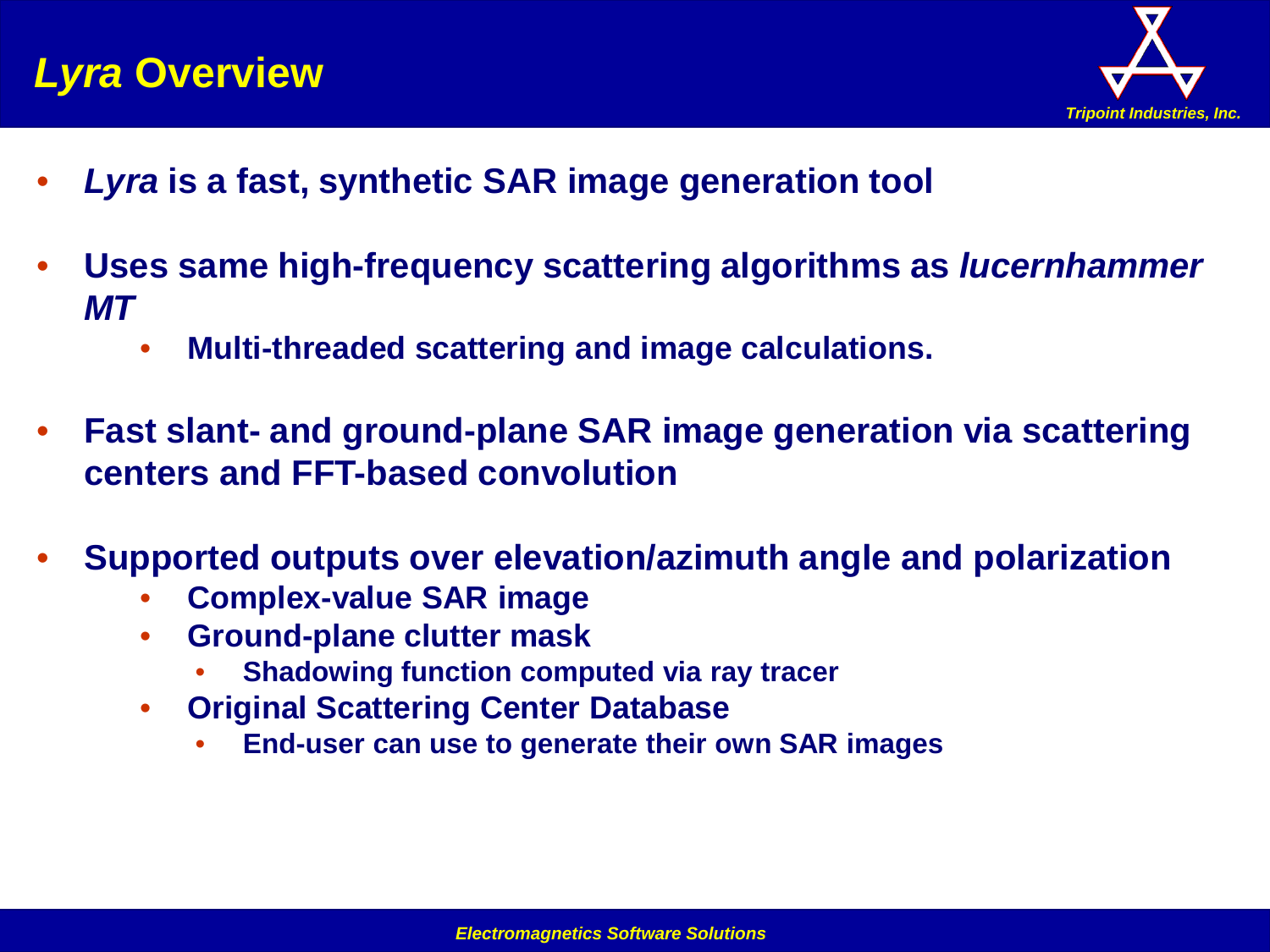### **Example: AMX-30 Ground Plane SAR Images**



- **Compute series of SAR images of AMX-30 Main Battle Tank**
- **Model of AMX-30 obtained from a repository of free computer graphics models**
	- **The converted facet model has 201074 triangles***.*
- **Bottom of model set in** *xy* **plane with main gun along** *x* **axis**
- **SAR images generated every 10 degrees between 10 and 120 degrees azimuth**
- **Center frequency of 10 GHz, down and cross-range resolutions of 15 cm.**
	- **SBR uses 15 rays per wavelength. Edge diffraction is not used.**



**AMX-30 Main Battle Tank (wikipedia image)**



**AMX-30 Main Battle Tank (Facet model rendering via** *Emerald***)**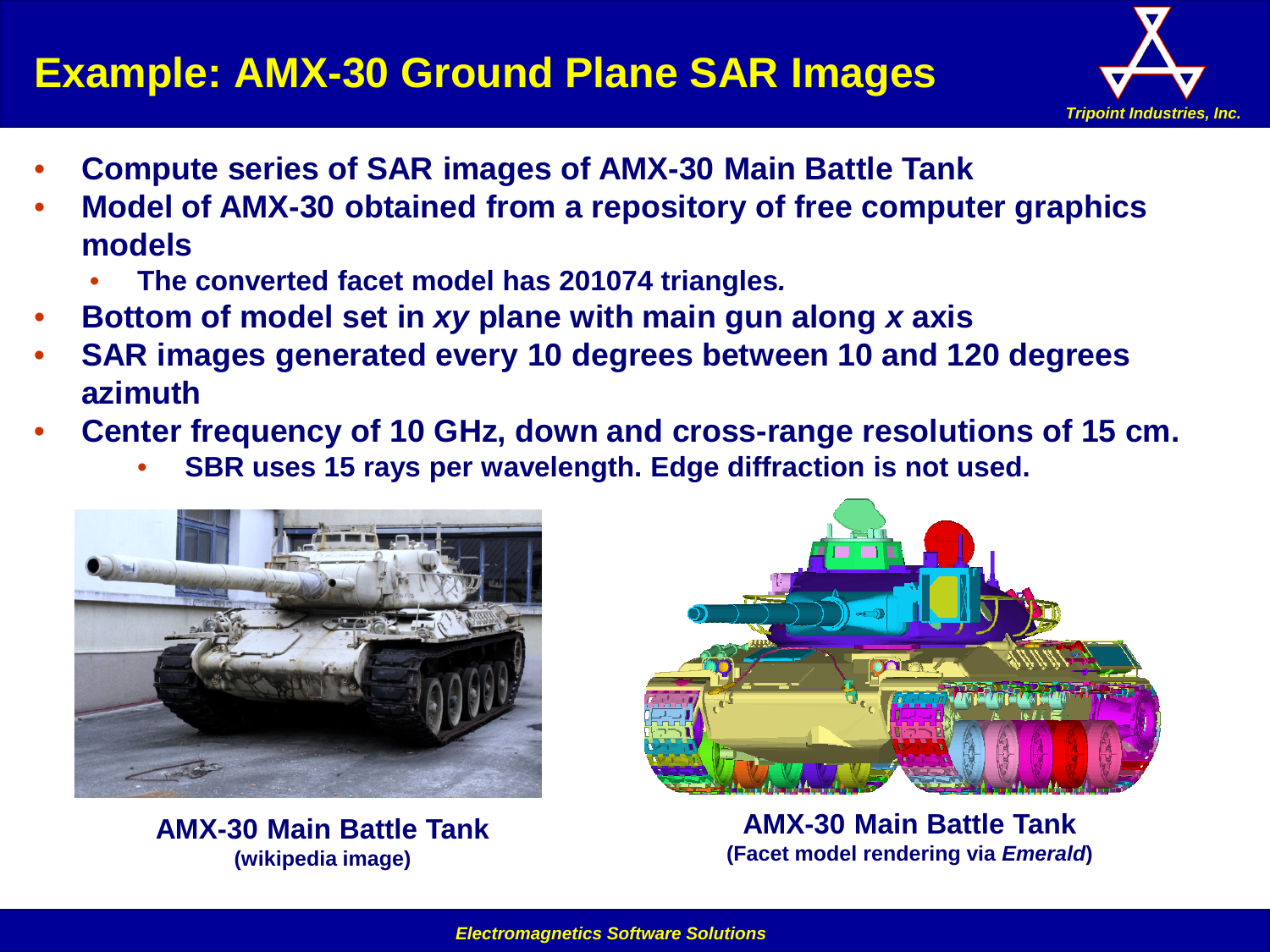#### **Ground-Plane SAR Imagery: VV-Polarization**



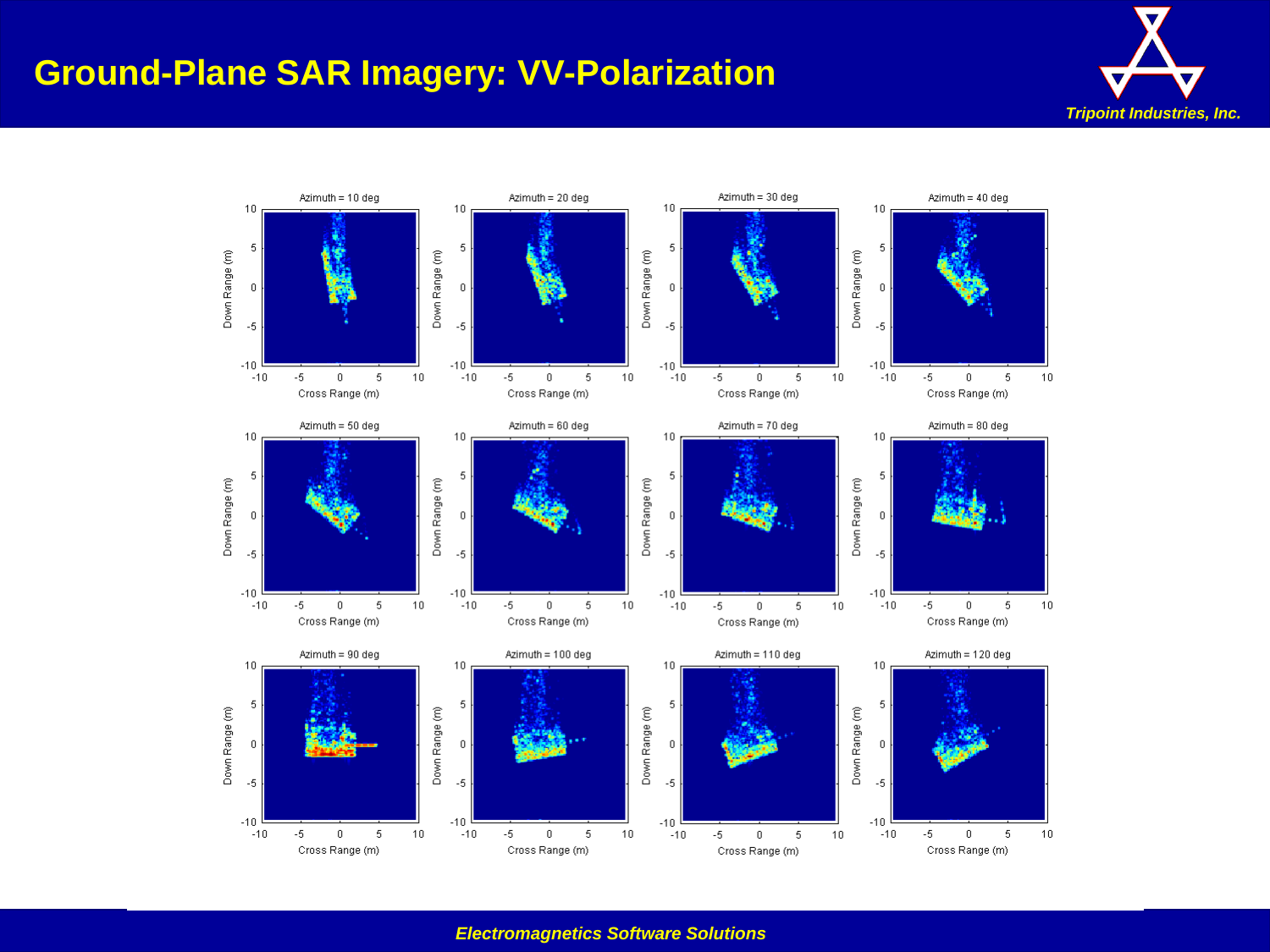#### **Ground-Plane Clutter Mask**



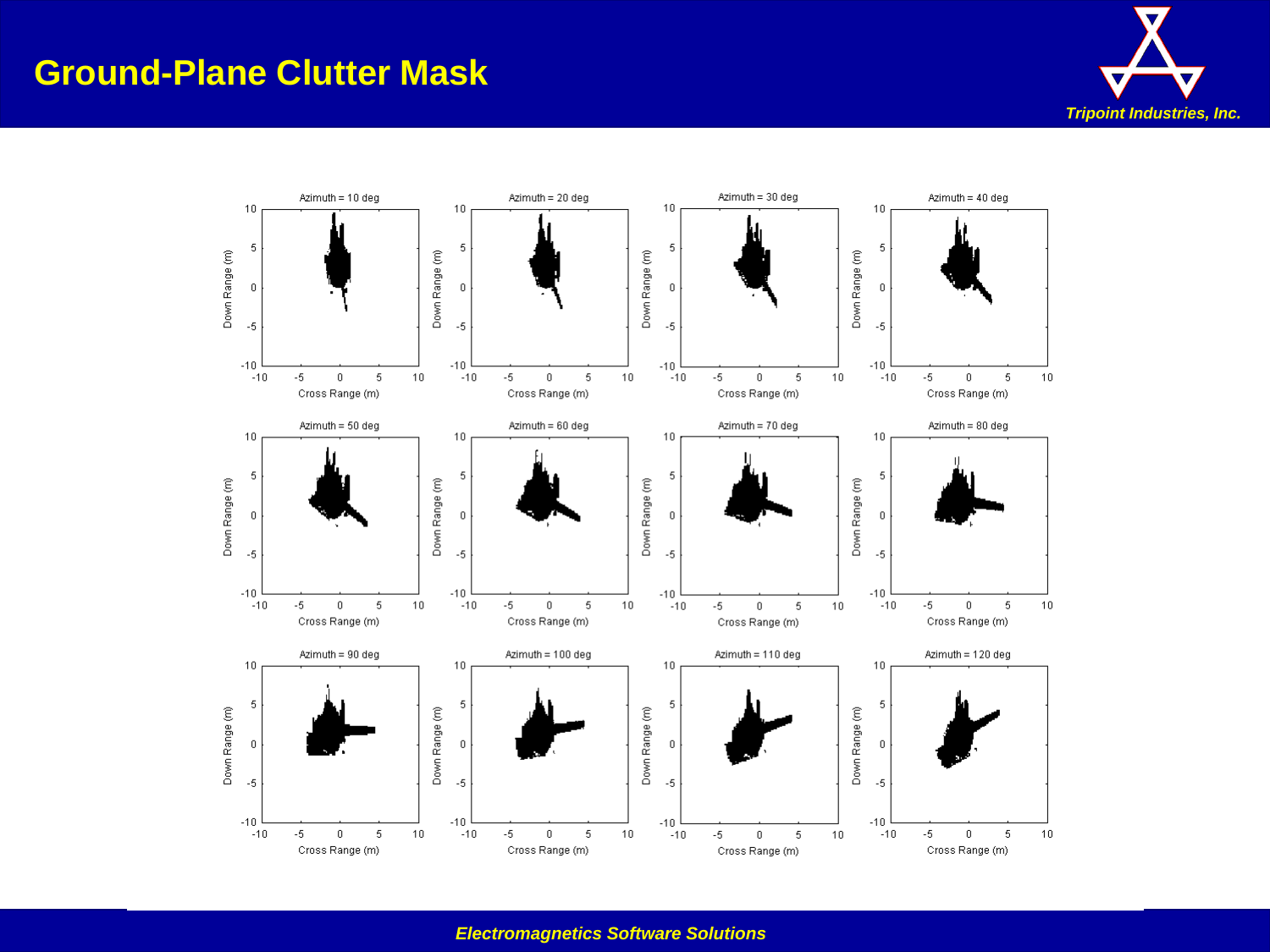#### **Notional Ground Clutter (noise), Plus Clutter Mask**